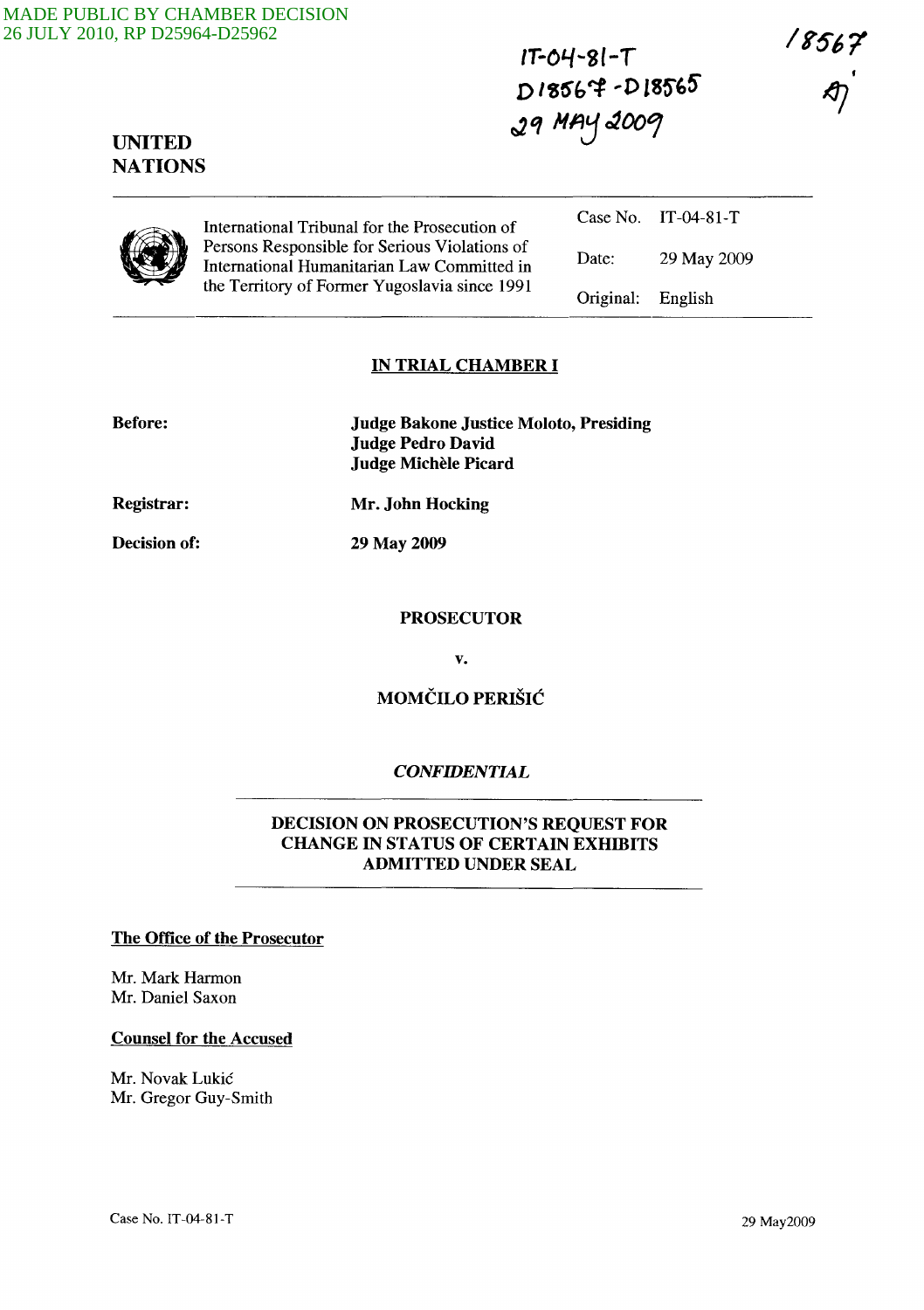TRIAL CHAMBER I ("Trial Chamber") of the International Tribunal for the Prosecution of Persons Responsible for Serious Violations of International Humanitarian Law Committed in the Territory of the former Yugoslavia since 1991 ("Tribunal");

BEING SEISED of the "Request for Change in Status of Certain Exhibits Admitted Under Seal with Annex A", filed confidentially by the Office of the Prosecutor ("Prosecution") on 14 May 2009 ("Request")<sup>1</sup> and of the "Supplement to Request for Change in Status of Certain Exhibits Admitted Under Seal with Revised Annex A", filed confidentially on 21 May 2009 ("Supplement to the Request"); $<sup>2</sup>$ </sup>

RECALLING that the Republic of Serbia filed two motions for protective measures in relation to certain documents in this case; $3<sup>3</sup>$ 

NOTING that, pending the decision of the Trial Chamber on both motions, the Prosecution treated these documents as confidential, and those that were tendered as exhibits in Court were admitted under seal by the Trial Chamber;<sup>4</sup>

NOTING that the two motions were denied by the Trial Chamber in two separate decisions<sup>5</sup> and that the Appeals Chamber denied Serbia's requests for review of both decisions;<sup>6</sup>

NOTING that the Prosecution requests that the status of the exhibits identified in Annex A to the Request be changed to public and that the relevant portions of the transcript be made public;

NOTING that the Defence has not filed a response to the Motion;

CONSIDERING the general interest in the publicity of the proceedings and that, following the dismissal of the Republic of Serbia's requests for protective measures, there are currently no reasons to treat the exhibits identified in Annex A to the Request as confidential;

#### FOR THE FOREGOING REASONS,

 $<sup>7</sup>$  Request, para. 3.</sup>

 $1$  Signed on 13 May 2009. An incomplete version of the Request was filed on 13 May 2009.

 $2$  Signed on 20 May 2009. The Supplement to the Request was filed by the Prosecution in order to identify the relevant portions of the transcript related to those exhibits.

Republic of Serbia's Motion for Protective Measures, 18 September 2008 and Republic of Serbia's Supplemental Motion for Protective Measures in relation to Serbia's confidential Motion dated 18 September 2008, 15 October 2008 (confidential); Republic of Serbia's Request for Protective Measures, 2 January 2009 (confidential).

<sup>4</sup> Some of the exhibits were marked for identification by the Trial Chamber, *see* Annex A to the Request.

<sup>&</sup>lt;sup>5</sup> Decision on Serbia's Motion and Supplemental Motion for Protective Measures, 11 November 2008 (confidential); Decision on the Republic of Serbia's Request for Protective Measures, 9 February 2009 (confidential and *ex parte);* 

<sup>6</sup> Decision on the Request of the Republic of Serbia for Review of the Trial Chamber's Decision on Protective Measures of 11 November 2008, 27 February 2009 (confidential); Decision on the Republic of Serbia's Request for Review of Trial Chamber's Decision of 9 February 2009, 30 March 2009 (confidential).